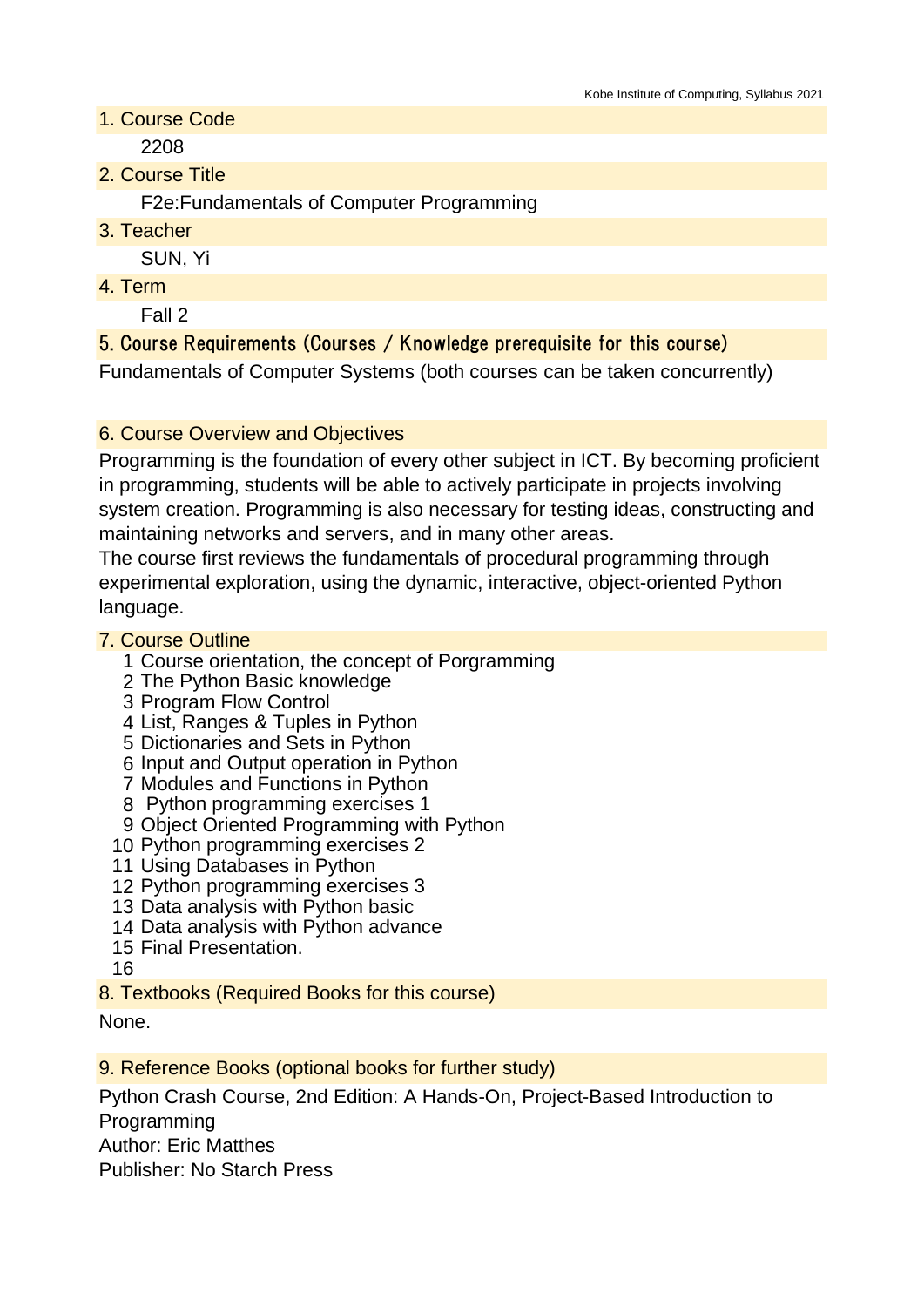#### 10. Course Goals (Attainment Targets)

- (1) Become able to read, understand, and modify programs written in Python.
- (2) Become able to develop a small application.
- (3) Can write and use Python scripts for everyday tasks.
- (4)
- (5)
- (6)
- (7)
- (8)

11. Correspondence relationship between Educational goals and Course goals

| Educational goals of the school | <b>Course Goals</b>                                                          |                            |                  |
|---------------------------------|------------------------------------------------------------------------------|----------------------------|------------------|
| High level ICT                  | <b>Basic academic skills</b>                                                 | (3)                        |                  |
| skills                          | Specialized knowledge and literacy                                           | (3)                        |                  |
| Human skill<br>(Tankyu skill)   | Ability to continually improve own strengths                                 |                            | $\left(3\right)$ |
|                                 | Ability to discover and Problem setting<br>resolve the problem<br>in society |                            |                  |
|                                 |                                                                              | <b>Hypothesis planning</b> |                  |
|                                 |                                                                              | <b>Hypothesis testing</b>  |                  |
|                                 |                                                                              | Practice                   |                  |
|                                 | Fundamental                                                                  | Ability to step forward    | 3                |
|                                 | Competencies for                                                             | Ability to think through   | (3               |
|                                 | <b>Working Persons</b>                                                       | Ability to work in a team  |                  |
| <b>Professional ethics</b>      |                                                                              |                            |                  |

#### 12. Evaluation

| $\mathsf{L}$ . $\mathsf{L}$ vergences |                                                                                                                    |      |                |    |                                  |       |
|---------------------------------------|--------------------------------------------------------------------------------------------------------------------|------|----------------|----|----------------------------------|-------|
| Goals                                 | Evaluation method & point allocation                                                                               |      |                |    |                                  |       |
|                                       | examination                                                                                                        | Quiz | <b>Reports</b> |    | <b>Presentation Deliverables</b> | Other |
| Τ                                     |                                                                                                                    |      |                |    |                                  |       |
| $\overline{2}$                        |                                                                                                                    |      | ◯              |    |                                  |       |
| $\overline{3}$                        |                                                                                                                    |      |                | O  | O                                |       |
| 4                                     |                                                                                                                    |      |                |    |                                  |       |
| 5                                     |                                                                                                                    |      |                |    |                                  |       |
| 6                                     |                                                                                                                    |      |                |    |                                  |       |
|                                       |                                                                                                                    |      |                |    |                                  |       |
| (8)                                   |                                                                                                                    |      |                |    |                                  |       |
| Allocation                            |                                                                                                                    |      | 40             | 30 | 30                               |       |
| 13. Evaluation Criteria               |                                                                                                                    |      |                |    |                                  |       |
| Examination                           |                                                                                                                    |      |                |    |                                  |       |
| Quiz                                  |                                                                                                                    |      |                |    |                                  |       |
| <b>Reports</b>                        | The code is written without running errors.                                                                        |      |                |    |                                  |       |
| Presentation                          | Include a specific description of what you want to achieve.<br>Have specific instructions for code implementation. |      |                |    |                                  |       |
| <b>Deliverables</b>                   | The results required by the exercise can be achieved.                                                              |      |                |    |                                  |       |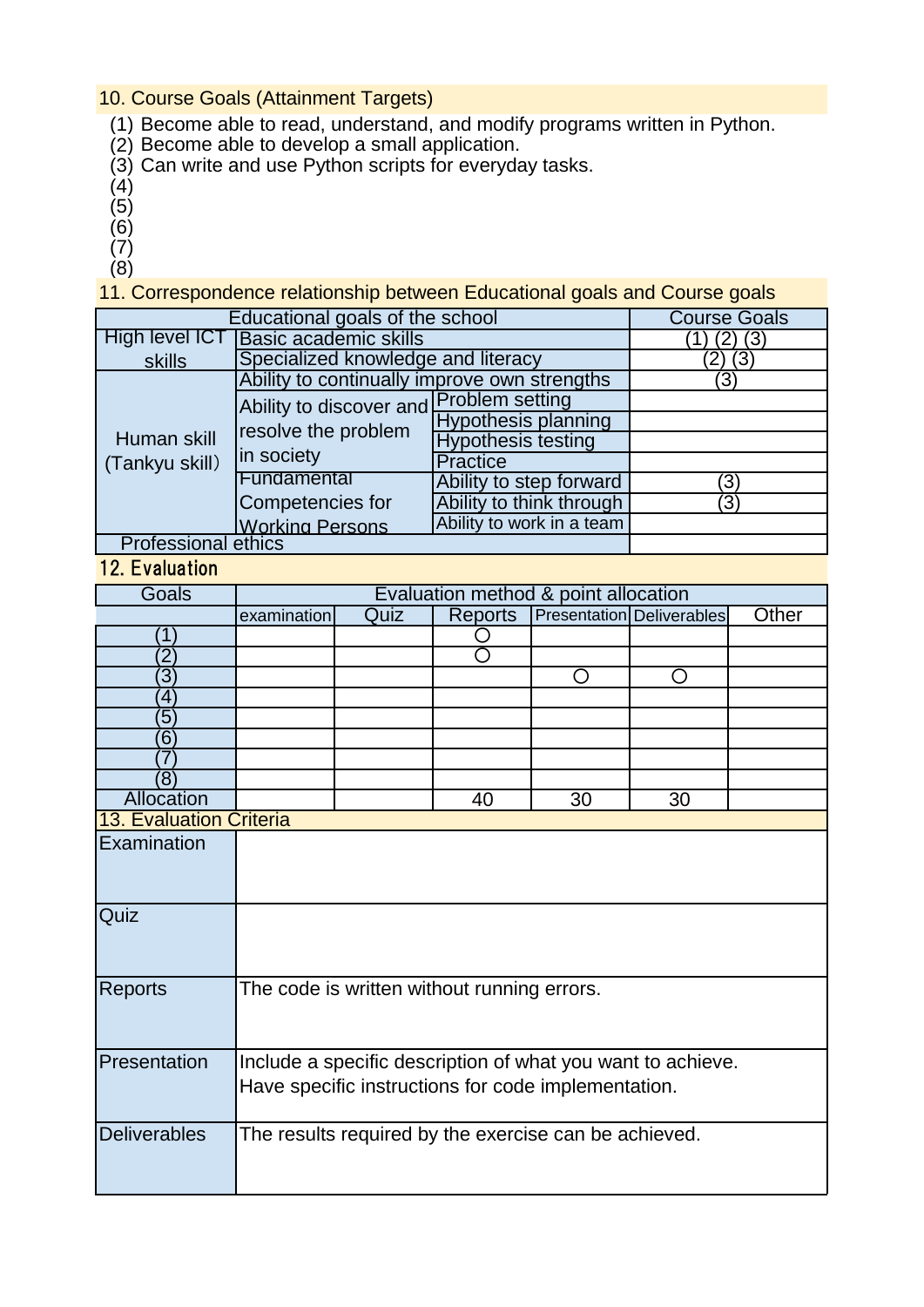| Other                                                                                                   |            |                                                                  |                  |  |
|---------------------------------------------------------------------------------------------------------|------------|------------------------------------------------------------------|------------------|--|
| <b>14. Active Learning</b>                                                                              |            |                                                                  |                  |  |
|                                                                                                         |            | Hourly percentage of active learning within the whole class time | $0\%$            |  |
| Active learning such as problem solving assignment using the<br>knowledge and skills acquired in class. |            |                                                                  | <b>Sometimes</b> |  |
|                                                                                                         |            | 2 Active learning such as group works and discussions.           | Not at all       |  |
|                                                                                                         |            | 3 Outcome presentations and feedbacks.                           | All the time     |  |
|                                                                                                         | conducted. | 4 Students actively make decisions on how the class should be    | Not at all       |  |
|                                                                                                         | 15. Notes  |                                                                  |                  |  |

### 16. Course plan

(Notice) This plan is tentative and might be changed at the time of delivery

Lesson 1: Orientation, introduction, motivation

(lecture and demonstration, 90 min)

What is programming? We consider solving everyday tasks, first by natural language, then by writing exact and detailed instructions. Students learn the basics of the Python language through a few simple exercises and use it to test their understanding of the elements of programming principles.

Lesson 2: The Basics of Python

(lecture and exercise, 90 min)

Introduce the fundamentals of Python Language, and write your first Python program.

Lesson 3: Program Flow Control

(lecture and exercise, 90 min)

Introduce the basic flow control in programing, like If~Else and For Loop. and exercises it.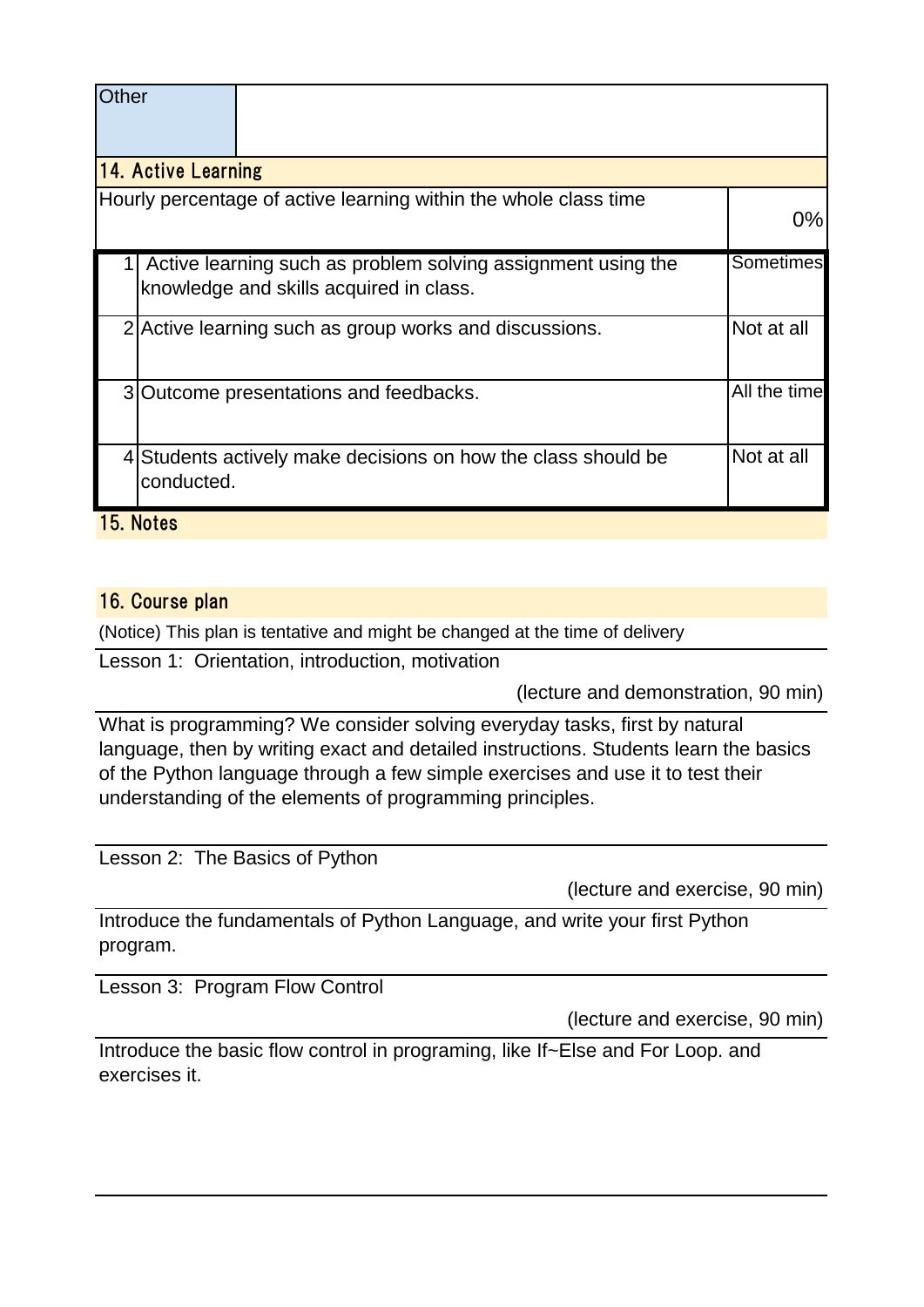Lesson 4: List, Ranges & Tuples in Python

(lecture and exercise, 90 min)

Introdcue the additional built-in sequence types, List, Ranges & Tuples in Python.

Lesson 5: Dictionaries and Sets in Python

(lecture and exercise, 90 min)

Introdcue the additional built-in sequence types, Dictionaries and Sets in Python.

Lesson 6: Input and Output

(lecture and exercise, 90 min)

Introduce the method for file input and output in Python. you're gonna learn how to read and write text files and also how to look to read and write binary files using pickle and shelve which are tools that are part of Python.

Lesson 7: Modules and Functions

(lecture and exercise, 90 min)

Introduce the modules and functions in Python. we're gonna find out about modules,imports, obviously functions as well, and really more the things like parameters,arguments. We'll learn that hwo to creating your own modules and also your own functions.

| Lesson 8: Python programming exercises 1. |  | (exercise, 90 min) |
|-------------------------------------------|--|--------------------|
|-------------------------------------------|--|--------------------|

Summarize the previous knowledge and practice comprehensively.

Lesson 9: Object Oriented Programming

(lecture and exercise, 90 min)

Introduce the the concept of Object Oriented Programming. include Class, Instance, Self and Inheritance